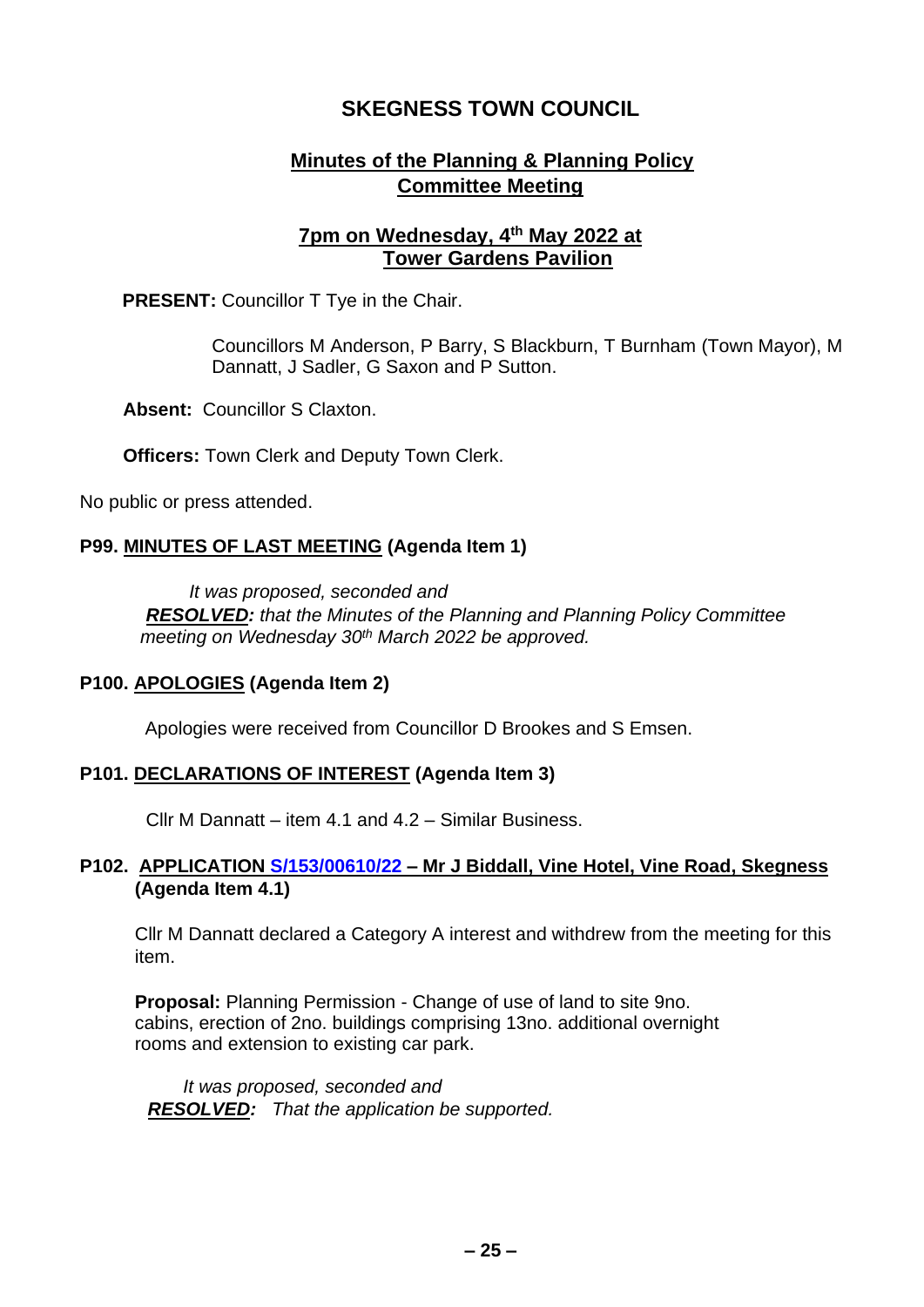### **P103. APPLICATION [S/153/00572/22](https://publicaccess.e-lindsey.gov.uk/online-applications/applicationDetails.do?activeTab=summary&keyVal=_EASTL_DCAPR_135534&prevPage=inTray) – The Vine Hotel, Vine Road, Skegness, PE25 3DB (Agenda Item 4.2)**

Cllr M Dannatt declared a Category A interest and withdrew from the meeting for this item.

**Proposal:** Planning Permission - Alterations to existing restaurant to provide replacement windows (works already completed).

*It was proposed, seconded and RESOLVED: That Skegness Town Council objects on the grounds that the design and appearance of the windows are not in keeping with the building or setting.*

#### **P104. APPLICATION [S/153/00662/22](https://publicaccess.e-lindsey.gov.uk/online-applications/applicationDetails.do?activeTab=details&keyVal=_EASTL_DCAPR_135624&prevPage=inTray) – Mr D Charles, 101 Richmond Drive, Skegness, PE25 3SG (Agenda Item 4.3)**

**Proposal**: Planning Permission - Extensions to existing dwelling to provide additional living accommodation.

*It was proposed, seconded and RESOLVED: That the application be supported.*

### **P105. APPLICATION [S/153/00685/22](https://publicaccess.e-lindsey.gov.uk/online-applications/applicationDetails.do?activeTab=summary&keyVal=_EASTL_DCAPR_135647&prevPage=inTray) – Mr Marshall, Land South of Church Road South, Skegness (Agenda Item 4.4)**

**Proposal:** Section 73 application to remove condition no. 2 (Trees) previously imposed on planning permission ref. no. S/153/01480/06 for the erection of 1no. block of 5no. houses and 1no. block of 4no. houses.

*It was proposed, seconded and* 

*RESOLVED: That Skegness Town Council objects on the grounds that the original tree planting condition was sound and should remain.*

#### **P106. APPLICATION [S/153/00764/22](https://publicaccess.e-lindsey.gov.uk/online-applications/applicationDetails.do?activeTab=details&keyVal=_EASTL_DCAPR_135726&prevPage=inTray) – Kodali Enterprises, Woodside Care Home, Lincoln Road, Skegness, PE25 2EA (Agenda Item 4.5)**

**Proposal**: Section 73 application in relation to condition no.2 (parking/turning/maneuvering/loading/unloading of vehicles) and condition no. 4 (room occupancy) previously imposed on planning permission ref. no. S/153/00269/16 for change of use, conversion of, alterations and extensions to part of the existing care home to provide a hotel, erection of railings to a maximum height of 1.8 metres.

*It was proposed, seconded and RESOLVED: That the application be supported.*